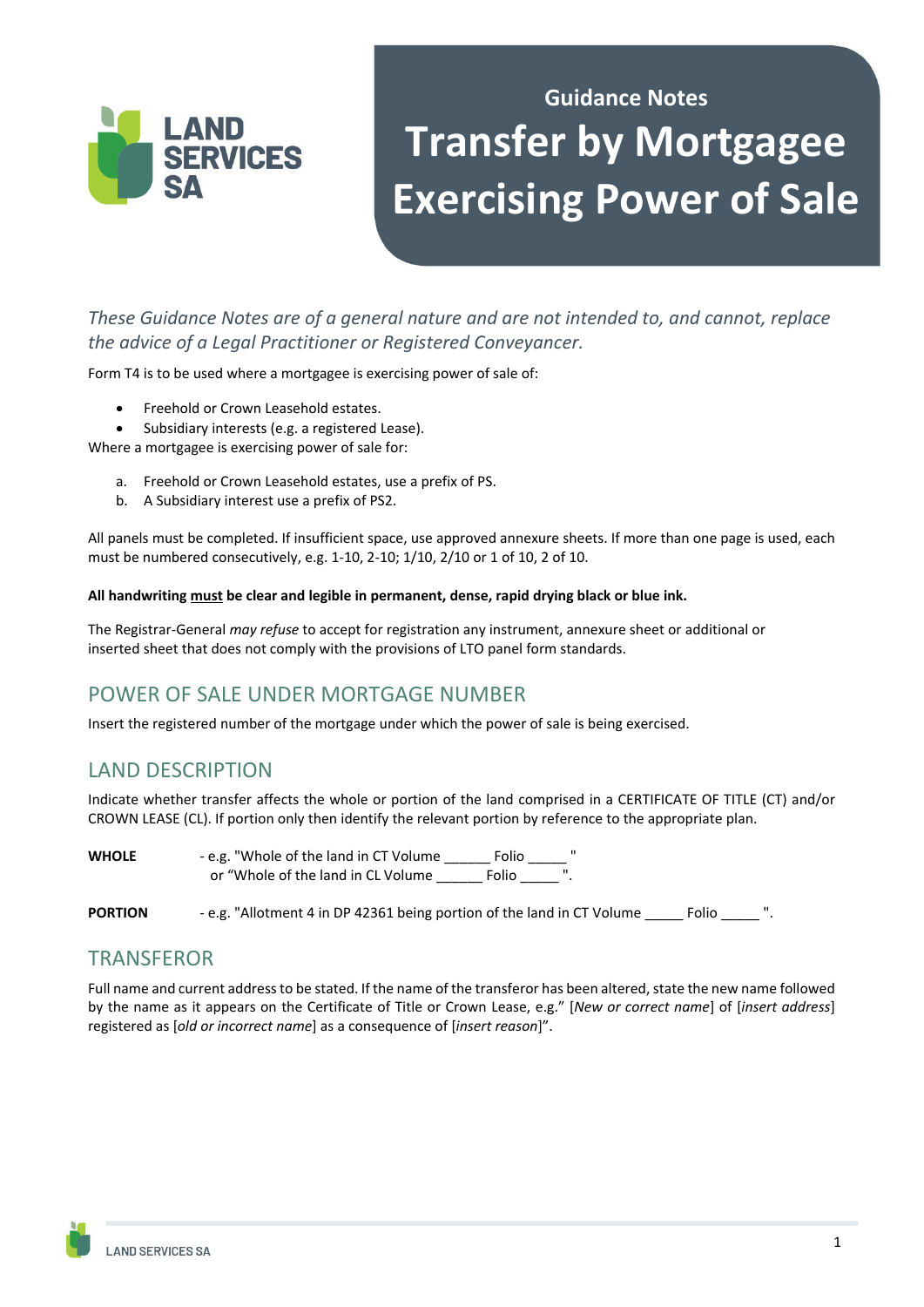#### TRANSFEREE

Full name, address and mode of holding must be stated (i.e. "as joint tenants" or "as tenants in common"). If the transferees are to hold as tenants in common in unequal shares, specify the share after each transferee's name, e.g. "as to 1 / 3 share" and "as to 2 / 3 shares". If a transferee is a minor, state that fact and include the date of birth, e.g. "a minor born on 1.1.1996".

#### OPERATIVE CLAUSE

Insert the full name(s) of the mortgagor(s) in the space provided.

#### **CERTIFICATION**

Any inapplicable certification statement(s) must be deleted.

Certification statements must be made by the Certifier, being one of the following:

- a. A legal practitioner
- b. A registered conveyancer
- c. If the applicant is not represented by a legal practitioner or registered conveyancer the applicant (i.e. selfrepresented party)
- d. If a party to an instrument is not represented by a legal practitioner or registered conveyancer that party (i.e. self-represented party)
- e. If a provision of the *Real Property Act 1886* requires or permits some other person to provide certification under section 273 – that person (e.g. an employee of a body corporate that is a mortgagee)

All certifications apply where the Certifier is a registered conveyancer or legal practitioner.

Note: - An employee of a body corporate that is a mortgagee cannot make certification statements on behalf of a mortgagee exercising power sale. In this instance, the required certifications must be made by a Registered Conveyancer of Legal practitioner.

The first two listed certifications do not apply where the Certifier is a self-represented party. Self-represented parties are only required to make certifications relating to retaining evidence to support the registry instrument or document and ensuring the registry instrument or document is correct and compliant with relevant legislation and any prescribed requirement.

Note: - An attorney or a body corporate cannot make certification statements.

The Registrar-General's Verification of Identity and Verification of Authority requirements must always be complied with.

Please complete transfer tie up details at the bottom of Transferor(s) certifications, i.e. *in relation to:*

LAND CONSIDERATION **TRANSFEROR** TRANSFEREE

Penalties of up to \$10,000 or 2 years imprisonment apply, where a prescribed person provides a false certification under section 273(1) of the *Real Property Act 1886*.

#### SECTION 55A LAW OF PROPERTY ACT 1936

A certification statement must be completed and signed. If Section 55A does not apply, you may certify to that effect.